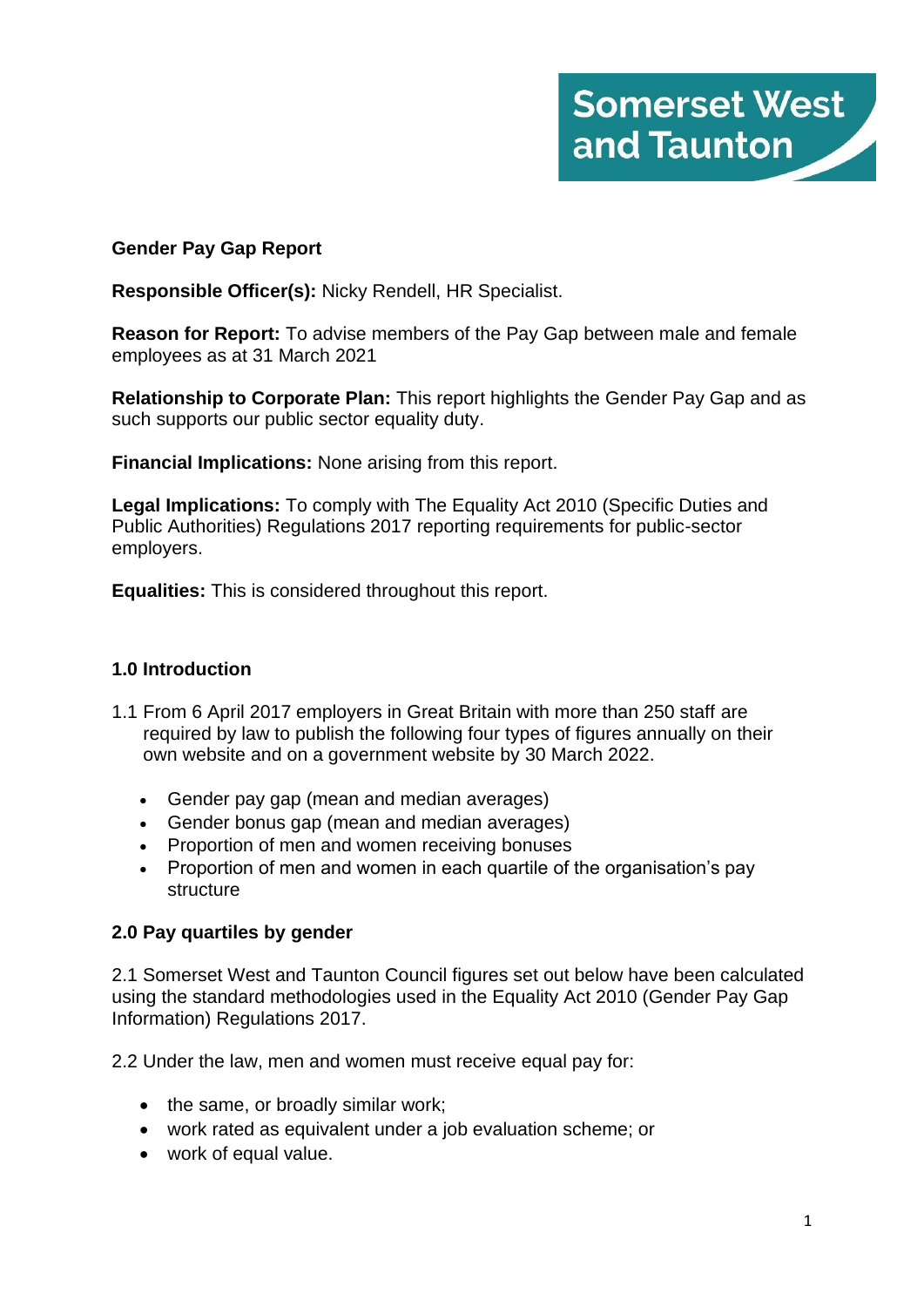## **Proportion of males and females in each quartile band**

| <b>Quartile</b> | <b>Males</b> | <b>Females</b> | <b>Description</b>                               |
|-----------------|--------------|----------------|--------------------------------------------------|
| Lower           | 58.33%       | 41.67%         | Includes all employees whose standard hourly     |
|                 |              |                | rate places them at or below the lower quartile  |
| Lower           | 51.75%       | 48.25%         | Includes all employees whose standard hourly     |
| middle          |              |                | rate places them above the lower quartile but at |
|                 |              |                | or below the median                              |
| Upper           | 37.5%        | 62.5%          | Includes all employees whose standard hourly     |
| middle          |              |                | rate places them above the median but at or      |
|                 |              |                | below the upper quartile                         |
| Top             | 46.85%       | 53.15%         | Includes all employees whose standard hourly     |
|                 |              |                | rate places them above the upper quartile        |

2.3 Somerset West and Taunton Council is committed to the principle of equal opportunities and equal treatment for all employees, regardless of sex, race, religion or belief, age, marriage or civil partnership, pregnancy/maternity, sexual orientation, gender reassignment or disability. It has a clear policy of paying employees equally for the same or equivalent work, regardless of their sex (or any other characteristic set out above). As such it:

- carries out pay and benefits audits at regular intervals;
- evaluates job roles and pay grades as necessary to ensure a fair structure.

2.4 Somerset West and Taunton Council is therefore confident that any gender pay gap does not stem from paying men and women differently for the same, or equivalent work. Rather its gender pay gap is the result of the roles in which men and women work within the organisation and the salaries that these roles attract.

# 3.0 **Somerset West and Taunton Council's Gender Pay Gap**

3.1 Women's hourly rate is **3.35%** lower (mean) and **-3.16%** difference (median).

3.2 There were no bonuses paid to staff in this period.